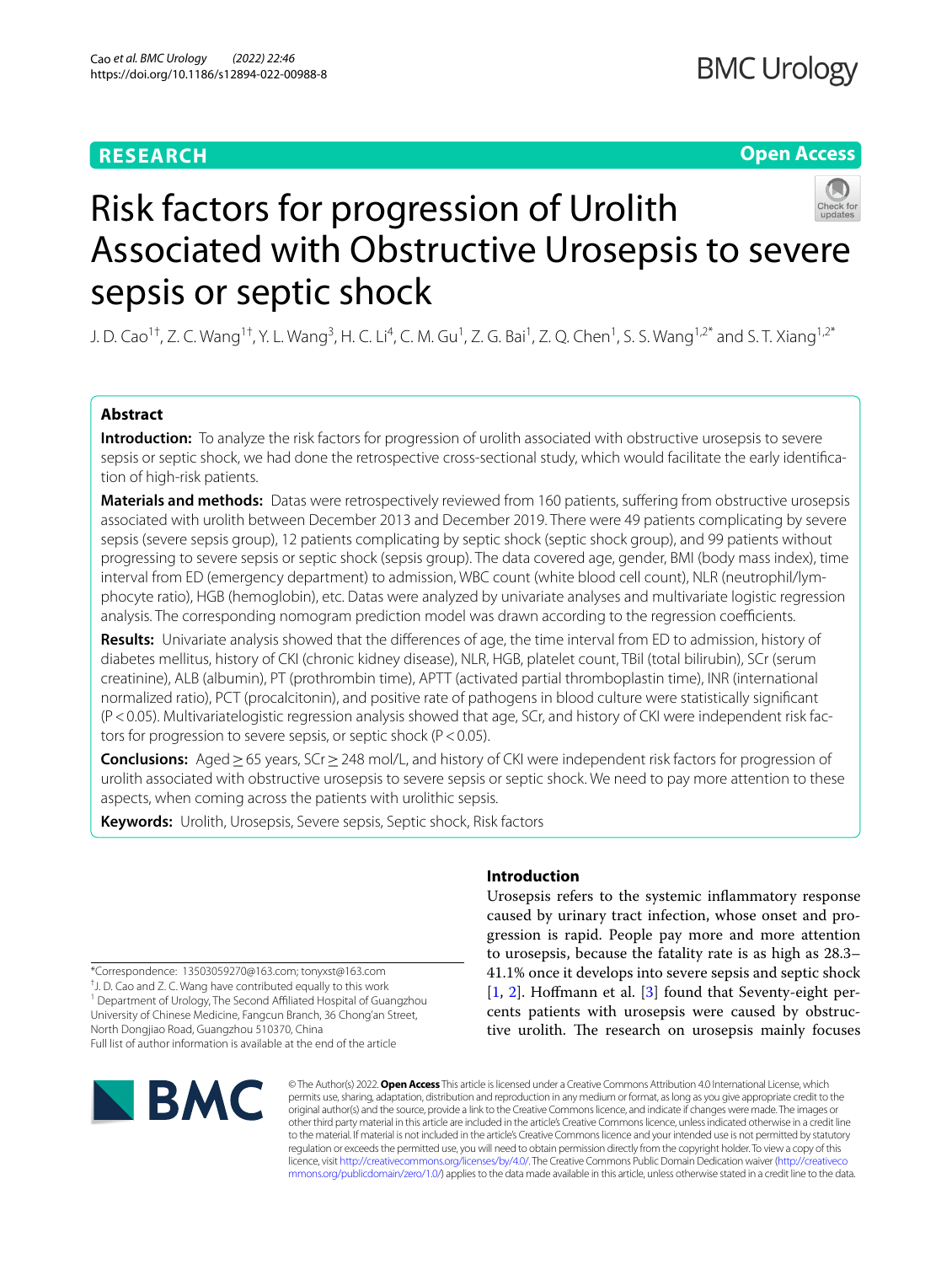on the risk factors of urosepsis after minimally invasive endoscopic lithotripsy [[4](#page-6-3), [5](#page-6-4)], whereas reports on the prehospital risk factors for disease progression from initial diagnosis to more severe conditions are sparse. We analyzed the clinical data in a retrospective cross-sectional study and aimed to evaluate the risk factors for the progression of urolith associated with obstructive urosepsis to severe sepsis or septic shock, so as to provide insight on early identifcation of high-risk patients and better clinical outcomes.

#### **Materials and methods**

A retrospective cross-sectional study was made to analyse the data collected from 160 patients sufering from urolithic sepsis between December 2013 and December 2019 in three branches of Guangdong Provincial Hospital of Traditional Chinese Medicine. The diagnostic criteria for urosepsis  $[6]$  $[6]$  are as follows: (1) the clinical symptoms caused by urinary tract infection; (2) the systemic infammatory response syndrome (must fulfll at least two of the following criteria: ① fever>38 °C or hypothermia<36 °C;② tachycardia>90 beats/minute; ③ tachypnea>20 breaths/minute or the PCO2 of arterial blood was < 32 mmHg (4.3 kPa);  $\Phi$  leukocyto- $\sin$  > 12  $\times$  10<sup>9</sup> /L or leukopenia < 4  $\times$  10<sup>9</sup> /L, or the ratio of immature white blood cells are  $\geq$  10%). 160 patientswere divided into sepsis group (99 cases), severe sepsis group (49 cases), and septic shock group (12 cases). For the defnition of severe sepsis and septic shock, refer to the Surviving Sepsis Campaign: International Guidelines for Management of Sepsis and Septic Shock: 2016 (2016 SCC Guidelines). Severe sepsis is sepsis with consequent organ dysfunction and/or tissue insufficiency, one of the following: (1) Hypotension caused by sepsis; (2) Lactic acid was greater than normal; (3) Even with adequate fluid resuscitation, urine volume remains <  $0.5$  ml/kg/h at least 2 h; (4) Non-pneumonia-induced acute lung injury with PaO2/FiO2<250 mmHg. (5) Acute lung injury caused by pneumonia with PaO2/FiO2<200 mmHg. (6) SCr > 176.8  $\mu$ mol/L (2.0 mg/ dL); (7) TBil > 34.2  $\mu$ mol/L (2 mg/dL); (8) PLT<100 000 mu l; (9) Coagulation disorders (INR  $>1.5$ ). Septic shock was defifined as a systolic arterial pressure below 90 mmHg, a mean arterial pressure<60 mmHg, or a reduction in systolic blood pressure>40 mmHg from baseline, despite adequate fuid replacement or using vasopressors for at least 1 h.

All patients were diagnosed with sepsis associated with urolith obstructive at admission by attending physician on duty. And data were collected by two senior specialists.Before that,every person had accepted the imaging results, such as urinary system B ultrasound, excretory urogram, or abdominopelvic CT (computed tomography).And all were diagnosed with urinary calculi.Urine and blood sampling was tested within 6–8 h after hospitalization. These patients were accepted Anti-infective therapy, necessary fuid resuscitation and underwent emergency drainage of the upper urinary tract for urolith associated with obstructive urosepsis.We analyzed the following indicators of the patients: age, gender, BMI, history of diabetes, history of CKI, history of anemia, history of hypertension, history of heart disease, history of cancer, history of urolithiasis surgery, the time interval from ED to admission, the highest temperature level, surface area of stone, stone locations, degree of hydronephrosis, WBC count, NLR, platelet count, HBG, ALB, SCr, TBil, PT, APTT, INR, CRP (C-reactive protein), PCT, positive rate of pathogens in urine culture, positive rate of urinary nitrite, urinary leukocyte count, and positive rate of pathogens in blood culture.

The data were analyzed by SPSS 21.0 statistical software. Univariate regression analysis was used to identify statistically significant variables. The F tests was used for the comparison between a variety of measurement data in univariate analysis, and  $P < 0.05$  means a statistically signifcant diference.Multivariate regression analysis was used to identify independent risk factors. T test is used for the comparison between two groups of measurement data in Multivariate regression. And  $P < 0.05$  means a statistically signifcant diference.

All methods were carried out in accordance with relevant guidelines and regulations. And all experimental protocols were approved by Ethics Committee of Guangdong Hospital of Chinese Medicine. All patients were informed and consented to this study, and that subjects are under 18, consent was obtained from a parent and/or legal guardian.

#### **Results**

A total of 160 patients met the inclusion criteria. The average BMI was  $24.29 \text{ kg/m}^2$  (range  $16.4-37.6 \text{ kg/m}$ [2]). Gender distribution was 41 male and 119 female, aged 20–92 years (median 63 years). General underlyingdiseases included 34 diabetes, 41 CKIs, 30 anemias, 69 hypertensions, 11 heart diseases, 7 cancers and 46 urolithiasis surgeries. The average time interval from ED to admission was 9.66 h (range 1–48 h).

There were significant differences among the sepsis group, the severe sepsis group and the septic shock group in terms of NLR (P=0.005), platelet count (P=0.000), HBG (P=0.101), ALB (P=0.000), SCr (P=0.000), Tbil  $(P=0.004)$ , PT  $(P=0.000)$ , APTT  $(P=0.000)$ , INR  $(P=0.000)$ , PCT  $(P=0.000)$ , and positive rate of pathogens in blood culture ( $P=0.001$ ). The complete set of results includingthe highest temperature level, WBC count, CRP etc., is listed below (Table [1\)](#page-2-0). Multivariate logistic regression analysis dentified age  $(P=0.024)$ , Scr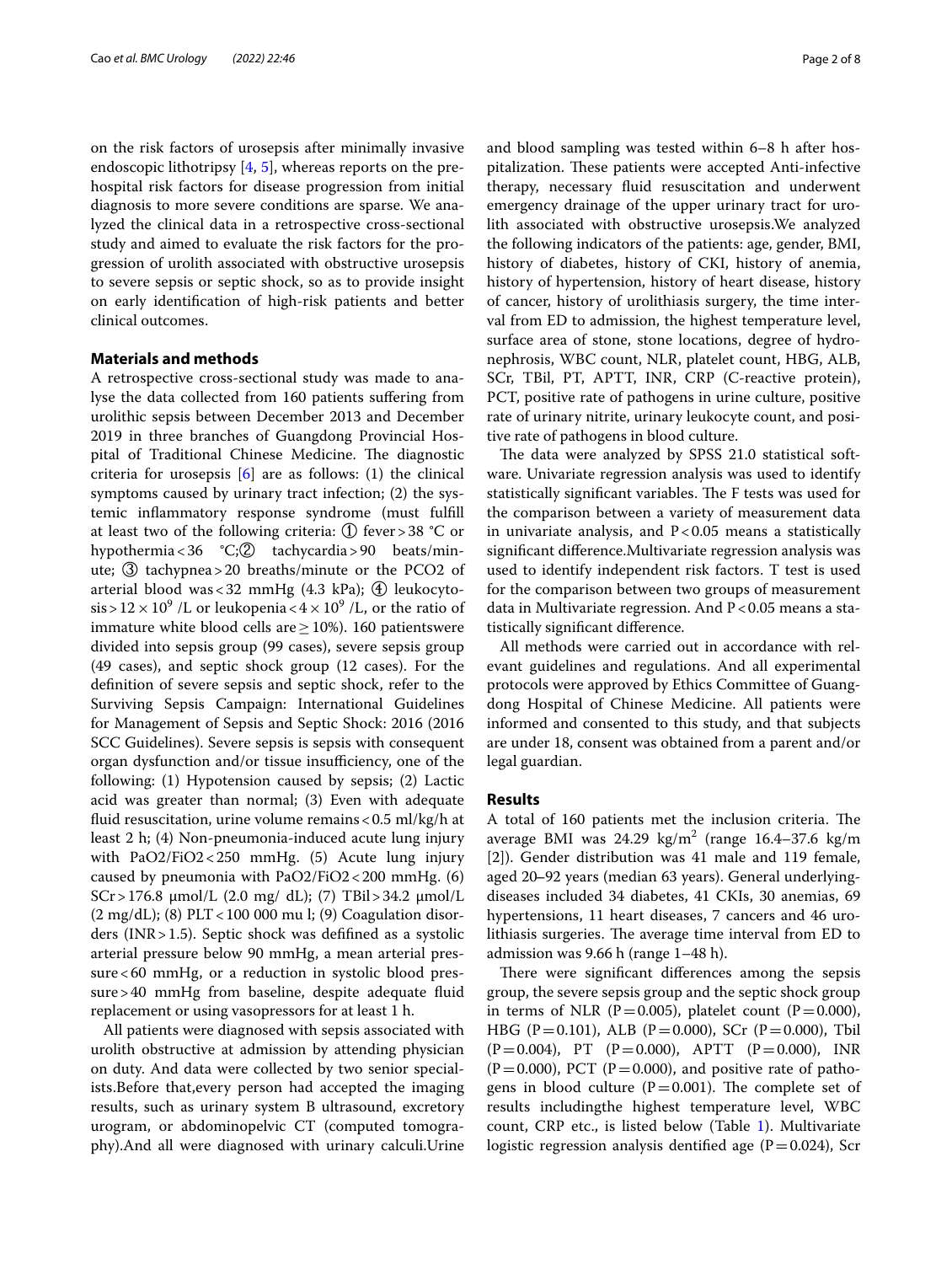# <span id="page-2-0"></span>**Table 1** Clinical characteristics of 160 patients with urolith associated with obstructive urosepsis

| Variable                                           | Sepsis group                       | Severe sepsis group              | Septic shock group            | Pvalue |
|----------------------------------------------------|------------------------------------|----------------------------------|-------------------------------|--------|
| Gender (n, %)                                      |                                    |                                  |                               |        |
| Male<br>Female                                     | 22(22.2)<br>77 (77.8)              | 34 (69.4)<br>15 (30.6)           | 4(33.3)<br>8(66.7)            | 0.206  |
| Age(years)                                         | $55.38 \pm 15.45$                  | $65.04 \pm 12.88$                | $71.83 \pm 11.27$             | 0.000  |
| BMI ( $kg/m2$ )                                    | $24.01 \pm 3.55$                   | $24.69 \pm 4.69$                 | $23.45 \pm 3.14$              | 0.599  |
| History of diabetes(n, %)                          |                                    |                                  |                               |        |
| Yes<br>No                                          | 15(15.2)<br>84 (84.8)              | 12(24.5)<br>37 (75.5)            | 7(58.3)<br>5(41.7)            | 0.003  |
| History of CKI (n, %)                              |                                    |                                  |                               |        |
| Yes<br>No                                          | 17(17.2)<br>82 (82.8)              | 18 (36.7)<br>31 (63.3)           | 6(50.0)<br>6(50.0)            | 0.001  |
| History of anemia (n, %)                           |                                    |                                  |                               |        |
| Yes<br>No                                          | 15(15.2)<br>84 (84.8)              | 12(24.5)<br>37 (75.5)            | 3(25.0)<br>9(75.0)            | 0.148  |
| History of hypertension (n, %)                     |                                    |                                  |                               |        |
| Yes<br>No                                          | 39(39.4)<br>60(60.6)               | 25(51.0)<br>24(49.0)             | 5(41.7)<br>7(58.3)            | 0.282  |
| History of heart disease(n, %)                     |                                    |                                  |                               |        |
| Yes<br>No                                          | 2(2.0)<br>97(98.0)                 | 7(14.3)<br>42(85.7)              | 2(16.7)<br>10(83.3)           | 0.129  |
| History of cancer (n, %)                           |                                    |                                  |                               |        |
| Yes<br>No                                          | 4(4.0)<br>95(96.0)                 | 3(6.1)<br>46(93.9)               | O(0.0)<br>12(100.0)           | 0.657  |
| History of urolithiasis surgery (n, %)             |                                    |                                  |                               |        |
| Yes<br><b>No</b>                                   | 28(28.3)<br>71(71.7)               | 17(34.7)<br>32(65.3)             | 1(8.3)<br>11(91.7)            | 0.860  |
| Time interval from ED to admission (h)             | $8.78 \pm 11.92$                   | $10.29 \pm 11.26$                | $13.92 \pm 12.63$             | 0.038  |
| Highest temperature level (°C)                     | $39.05 \pm 0.57$                   | 39.18±0.74                       | $39.29 \pm 0.62$              | 0.130  |
| Surface area of stones ( $cm2$ )                   | $0.79 \pm 1.47$                    | $0.51 \pm 0.41$                  | $0.45 \pm 0.45$               | 0.102  |
| Laterality of stones (n, %)                        |                                    |                                  |                               |        |
| Left<br>Right                                      | 37 (37.4)<br>62(62.6)              | 28 (57.1)<br>21 (42.9)           | 3(25.0)<br>9(75.0)            | 0.213  |
| Location of stones (n, %)                          |                                    |                                  |                               |        |
| Upper<br>Middle<br>Lower                           | 54 (54.5)<br>14(14.1)<br>31 (31.3) | 30(61.2)<br>3(6.1)<br>16(32.7)   | 4(33.3)<br>2(16.7)<br>6(50.0) | 0.537  |
| Degree of hydronephrosis (n, %)                    |                                    |                                  |                               |        |
| Mild<br>Moderate<br>Severe                         | 63 (63.6)<br>24 (24.2)<br>12(12.1) | 27(55.1)<br>15 (30.6)<br>7(14.3) | 9(75.0)<br>3(25.0)<br>0(0)    | 0.823  |
| WBC count (/L)                                     | $18.09 \pm 5.93$                   | $17.97 \pm 8.58$                 | $19.11 \pm 8.45$              | 0.857  |
| <b>NLR (%)</b>                                     | 18.39±12.63                        | 25.74 ± 22.20                    | $31.52 \pm 30.32$             | 0.005  |
| Platelet count (10 <sup>9</sup> /L)                | $228.18 \pm 73.98$                 | $150.73 \pm 89.07$               | 113.50±99.97                  | 0.000  |
| $HBG$ ( $g/L$ )                                    | $121.33 \pm 16.92$                 | $114.04 \pm 18.96$               | $104.42 \pm 16.27$            | 0.101  |
| $ALB$ (g/L)                                        | 138.94 ± 4.94                      | 34.18 ± 5.26                     | $32.60 \pm 5.99$              | 0.000  |
| SCr (µmol/L)                                       | $103.15 \pm 29.80$                 | 248.08 ± 130.71                  | $498.08 \pm 660.27$           | 0.000  |
| TBil (µmol/L)                                      | $13.58 \pm 6.59$                   | $18.38 \pm 18.10$                | $29.61 \pm 39.69$             | 0.004  |
| PT(s)                                              | $12.77 \pm 1.19$                   | $13.47 \pm 1.48$                 | $15.32 \pm 3.33$              | 0.000  |
| APTT (s)                                           | $28.83 \pm 4.51$                   | $30.42 \pm 5.32$                 | 39.96 ± 14.75                 | 0.000  |
| INR(R)                                             | $1.09 \pm 0.11$                    | $1.17 \pm 1.38$                  | $1.33 \pm 0.29$               | 0.000  |
| CRP (mg/L)                                         | $120.64 \pm 76.38$                 | $156.25 \pm 115.68$              | $216.89 \pm 108.08$           | 0.148  |
| PCT (ng/mL)                                        | $13.51 \pm 22.50$                  | 40.40 ± 38.57                    | $62.94 \pm 45.28$             | 0.000  |
| Positive rate of pathogens in urine culture (n, %) | 38(40.9)                           | 19(38.8)                         | 6(50.0)                       | 0.373  |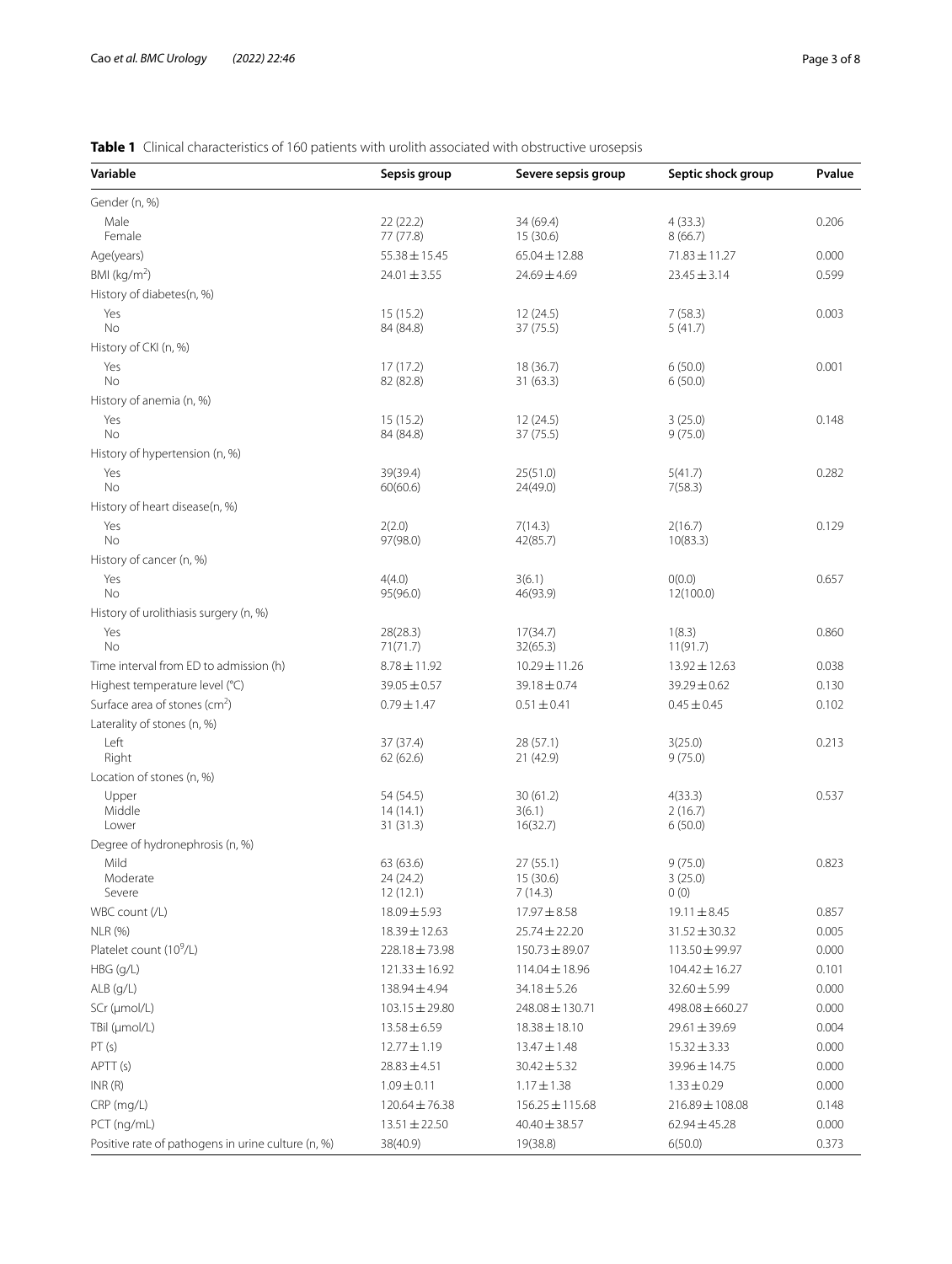**Table 1** (continued)

| Variable                                           | Sepsis group        | Severe sepsis group | Septic shock group  | Pvalue |
|----------------------------------------------------|---------------------|---------------------|---------------------|--------|
| Positive rate of urinary nitrite (n, %)            | 18(29.5)            | 16(32.7)            | 16(32.7)            | 0.665  |
| Urinary leukocyte count (/ul)                      | $7499.50 + 8818.60$ | $1600.55 + 6501.60$ | $3789.90 + 7121.70$ | 0.828  |
| Positive rate of pathogens in blood culture (n, %) | 1(22.4)             | 9(36.0)             | 7(63.6)             | 0.001  |

<span id="page-3-0"></span>**Table 2** Multivariate logistic regression analysis results

| Variable                              | B        | ΟR      | 95% CI                     | P Value |
|---------------------------------------|----------|---------|----------------------------|---------|
| Age                                   | 0.045    | 1.046   | $1.006 - 1.089$            | 0.024   |
| History of diabetes                   | $-0.157$ | 0.855   | $0.241 - 3.031$            | 0.808   |
| History of CKI                        | $-1.427$ | 0.24    | $0.081 - 0.711$            | 0.010   |
| Time interval from<br>ED to admission | 0.024    | 1.024   | $0.970 - 1.082$            | 0.386   |
| <b>NLR</b>                            | $-0.013$ | 0.987   | $0.959 - 1.017$            | 0.395   |
| Platelet count                        | $-0.004$ | 0.996   | $0.989 - 1.003$            | 0.254   |
| <b>HBG</b>                            | $-0.010$ | 0.990   | $0.961 - 1.020$            | 0.516   |
| ALB                                   | 0.000    | 1.000   | $0.891 - 1.122$            | 0.996   |
| SCr                                   | 0.014    | 1.014   | $1.001 - 1.020$            | 0.000   |
| Tbil                                  | 0.029    | 1.029   | $0.989 - 1.070$            | 0.151   |
| PT                                    | $-0.253$ | 0.776   | $0.238 \sim 2.532$         | 0.675   |
| APTT                                  | 0.027    | 1.027   | $0.913 \sim 1.156$         | 0.653   |
| IN                                    | 6.682    | 797.913 | $0.002 \sim 280,196,023.5$ | 0.305   |
| PCT                                   | 0.008    | 1.008   | $0.990 - 1.025$            | 0.387   |

 $(P=0.000)$ , and history of CKI  $(P=0.010)$  were independent risk factors for progression of urolith associated with obstructive urosepsis to severe sepsis or septic shock (Table [2\)](#page-3-0).

In this study, the collection rates of urine culture (143/160) and blood culture (85/160) were both low. Sixty-three (44.06%) cases (143 bacteria) were positive for bacteria in urine culture, and twenty-fve (29.41%) cases (85 bacteria) were positive for bacteria in blood culture.As to the causative bacteria in bacteremia, *Escherichia coli* was the most often isolated (urine culture: 41 strains, 65.08%; blood culture: 22 strains, 81.48%) and gram-negative bacteria occurred in the the majority (urine culture:84.13%; blood culture:96.29%) of our cases(Table [3](#page-3-1)). All of these patients underwent emergency surgery, including 5 percutaneous nephrostomy and 155 retrograde ureteral stenting.

Based on the logistic multivariate regression analysis, the three independent risk factors (Age, Scr, and history of CKI) were brought into in predicting the progression of urolith associated with obstructive urosepsis to severe sepsis or septic shock by ROC curve. We establish an individualized nomogram prediction model of pre-hospital patients with urolith associated with obstructive urosepsis (Fig. [1](#page-4-0)).

<span id="page-3-1"></span>

|  | <b>Table 3</b> Constituent ratios of the pathogens (%) |  |  |
|--|--------------------------------------------------------|--|--|
|--|--------------------------------------------------------|--|--|

| Pathogens in urine culture | <b>Strains</b> | <b>Constituent ratios</b><br>(%) | Pathogens in blood culture | <b>Strains</b> | Constituent<br>ratios (%) |
|----------------------------|----------------|----------------------------------|----------------------------|----------------|---------------------------|
| Gram-negative bacteria     | 53             | 84.13                            | Gram-negative bacteria     | 26             | 96.29                     |
| Escherichia coli           | 41             | 65.08                            | Escherichia coli           | 22             | 81.48                     |
| Klebsiella pneumoniae      | 2              | 3.17                             | Klebsiella pneumoniae      | 3              | 11.10                     |
| Proteus mirabilis          | 2              | 3.17                             | Proteus mirabilis          |                | 3.71                      |
| Pseudomonas aeruginosa     | 2              | 3.17                             | Pseudomonas aeruginosa     |                |                           |
| Citrobacter koseri         | 2              | 3.17                             |                            |                |                           |
| Morganella morganii        |                | 1.58                             |                            |                |                           |
| Haemophilus influenzae     |                | 1.58                             |                            |                |                           |
| Gram-positive bacteria     |                | 11.12                            | Gram-positive bacteria     | 0              | $\mathbf 0$               |
| Staphylococcus aureus      | 3              | 4.77                             |                            |                |                           |
| Enterococcus faecalis      | 3              | 4.77                             |                            |                |                           |
| Streptococcus agalactiae   |                | 1.57                             |                            |                |                           |
| Fungi                      | 3              | 4.75                             | Fungi                      |                | 3.71                      |
| Candida albicans           | 2              | 3.17                             | Candida tropicalis         |                | 3.71                      |
| Candida tropicalis         |                | 1.58                             |                            |                |                           |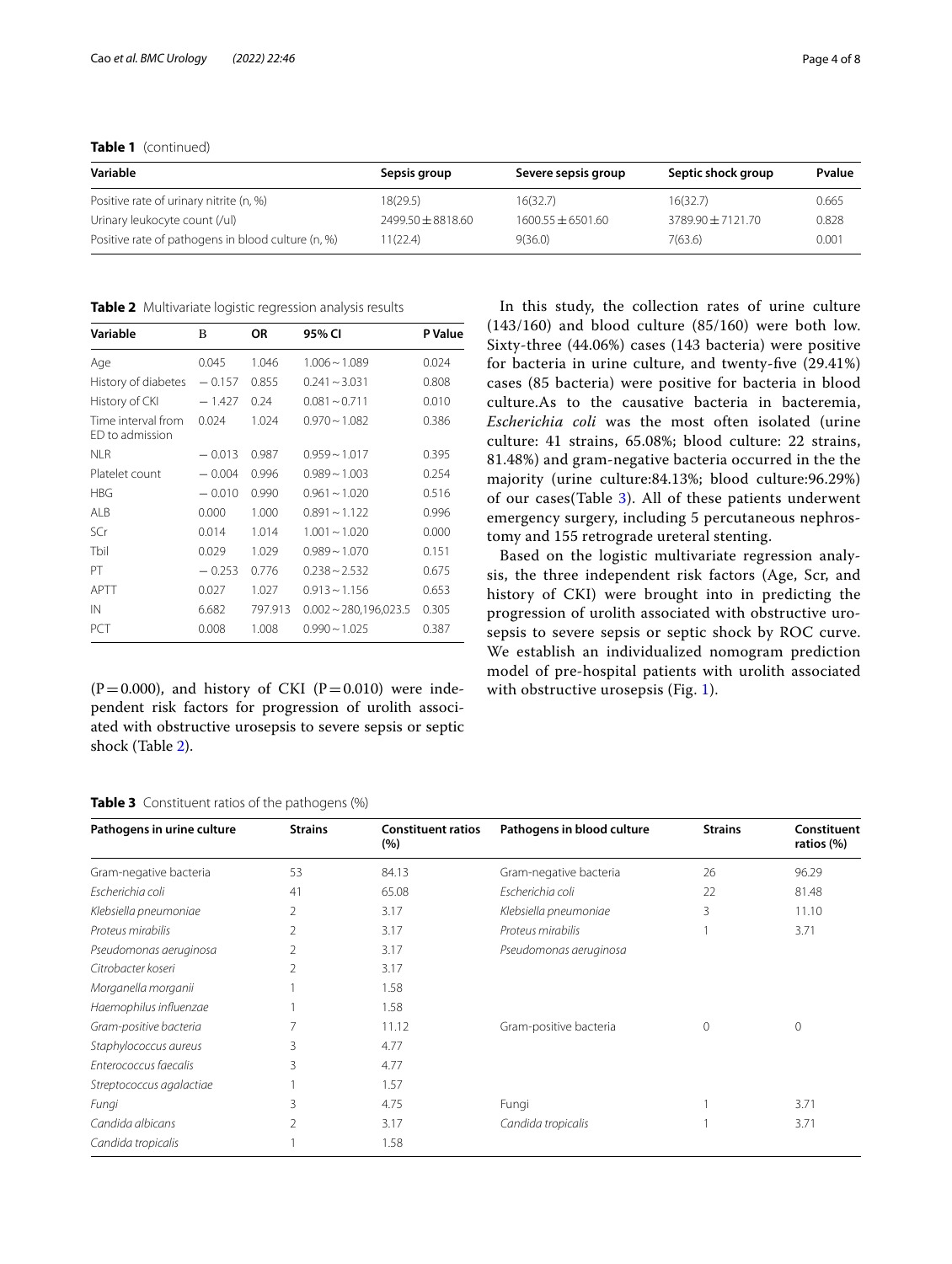

### <span id="page-4-0"></span>**Discussion**

Urolith associated with obstructive urosepsis is one of the most common emergencies encountered in urology, which is characterized by its severity and rapid progression. Of the 160 pre-hospital patients with urolith associated with obstructive urosepsis in this study, 61 patients developed severe sepsis, or septic shock, whose incidence reaches to 38.13 percents. So it is particularly important and necessary for clinicians to identify highly risk factors for its progression to severe sepsis, or septic shock.

Urolith associated with obstructive urosepsis occurs predominantly in female patients, [[7\]](#page-6-6) which also holds true in our study in that the male to female ratio was 1:3.5. The reason is considered to be related to the anatomical characteristics of female lower urinary tract, the higher incidence of female lower urinary tract infection, and the refractory infection of drug-resistant bacteria. However, univariate analysis showed that gender was not a signifcant risk factor for the progression of urolith associated with obstructive urosepsis to severe sepsis or septic shock. The age data of the three groups showed that the average age of the septic shock group was about  $71.83 \pm 11.27$  years old, which was much higher than that of the sepsis group and the severe sepsis group  $(55.38 \pm 15.45)$  years and  $65.04 \pm 12.88$  years). Martin et al. [[8\]](#page-6-7) found that there was a higher mortality rate if septic patients were older and that age was an independent risk factor for mortality of septic patients. Studies have indicated that age is a risk factor for the progression to severe sepsis or septic shock [[9\]](#page-6-8). In patients with CKI, the higher the baseline Scr, the more serious the kidney damages have, the greater imbalances of homeostasis are in patients with sepsis. In addition, it is difficult for antibiotics to reach the collecting system of the afected kidney, which leads to the poor infection control and worse prognosis.

Early and multidisciplinary comprehensive intervention of sepsis are essential to improve the prognosis and reduce the mortality  $[10, 11]$  $[10, 11]$  $[10, 11]$  $[10, 11]$  $[10, 11]$ . The 2016 SCC Guidelines emphasizes the concept of "time to antibiotics" and "hour-1 bundle". In this study, we defned the "time" as the interval between the ED reception and hospital admission for specialized treatment. By comparing the data between the groups, signifcant diferences were found ( $P=0.038$ ). The earlier the time of specialized intervention, the lower the probability of disease progression is.

The pathogenesis of sepsis is still unclear, which may be closely related to the secretion of infammatory mediators, immune dysfunction, endotoxin translocation, and other factors. When sepsis occurs, neutrophils are released from the bone marrow into the peripheral circulation and apoptosis is delayed  $[12]$  $[12]$ . Tulzo et al.  $[13]$  $[13]$  $[13]$ showed that the apoptosis of peripheral lymphocyte increased by 5 times in patients with septic shock compared to those with sepsis. Overactivated eutrophils and the decrease of lymphocytes will lead to further suppression of immune function. The NLR reflects the balance between the infammatory level and the immune status of septic patients, which was signifcant diference among groups in this study  $(P=0.005)$ . Of note, it should be pointed out that there was no signifcant diference in the level of WBC count ( $P=0.857$ ). The WBC count were usually signifcantly increased in severe infecti on, but signifcant decrease can also occur. In this study cohort, there were fve patients with leukopenia, and the diferences were still insignifcant after the elimination of the five cases ( $P = 0.284$ ). Leukopenia is one of the important indicators in the diagnosis of sepsis. The five leukopenic patients in our study accounted for 1.01% in sepsis group, and 6.55% in severe sepsis and septic shock group, and the difference was statistically significant  $(P=0.001)$ by the binary logistic regression analysis. It can be concluded thatleukopeniamay be one of the risk factors for the progression to severe sepsis, or septic shock, and should elicit particular clinical attention.

CRP and PCT are widely used in clinical practice as important indicators to refect the degree of infammation in the body. Fukashi Yamamichi et al. [[14\]](#page-7-0) analysed on the data of 77 patients with urosepsis, suggesting that CRP was the only risk factor for sepsis involving tumor obstructionto progress to septic shock. In contrast to Yamamichi, most scholars believe that PCT is signifcantly superior to CRP in the diagnostic sensitivity and specifcity of severe sepsis and septic shock, and is also superior to CRP in the assessment of the severity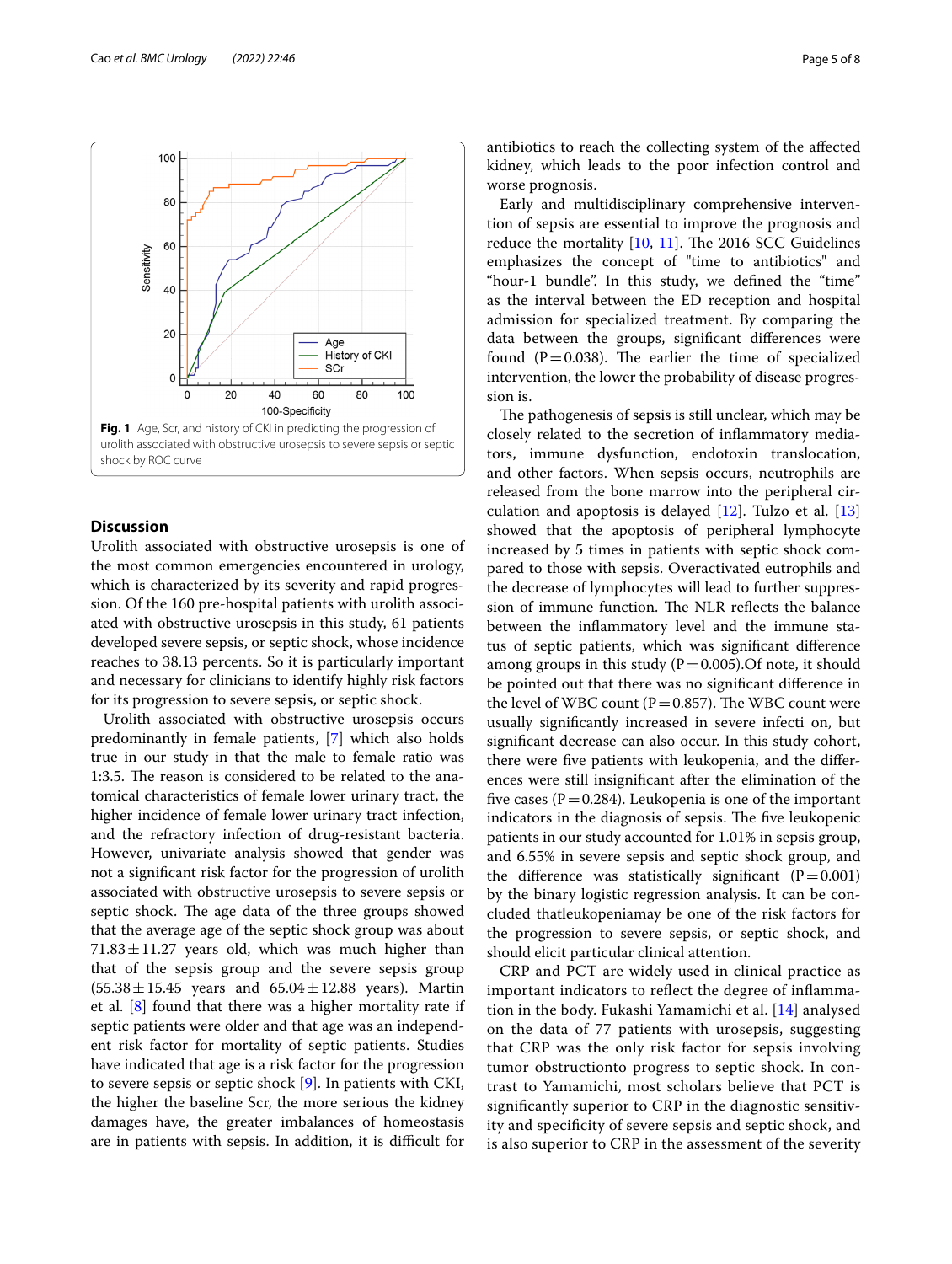and prognosis of the disease. PCT level is directly proportional to the severity of sepsis caused by bacterial infection, which has important diagnostic signifcance for bacterial infection. In this study, the average levels of CRP and PCT in patients with severe sepsis, or septic shock, were higher than those in the sepsis group, and the diferences of PCT was statistically signifcant in univariate analysis ( $P = 0.000$ ). However, the results of multivariatelogistic regression analysis showed no statistical significance.The 2016 SSC guidelines also recommend PCT as an adjunctive indicator in sepsis treatment. However, PCT tests have issues with some false positive and false negative results [[15\]](#page-7-1), and different pathogens may lead to diferent up-regulated PCT responses [\[16](#page-7-2)]. As concerned by the SCC guidelines, the PCT can only serve as a supplement in clinical assessment due to the complexity of sepsis and septic shock, therefore the recommendation remains cautious.

Sepsis and septic shock are the main causes of AKI (acute kidney injury), and more than 50% of ICU patients with AKI are associated with sepsis  $[17]$  $[17]$  $[17]$ . The incidence of AKI in clinically septic patients is as high as 23% [\[18](#page-7-4)]. Currently, it is believed that AKI is caused by the toxic efect of soluble infammatory factors released during inflammatory response  $[19]$  $[19]$ . The higher the Scr level, the worse prognosis of patients with urosepsis will have, and it can be used as an independent risk indicator to predict the disease progression and prognosis [\[20\]](#page-7-6). Hypoproteinemia is also common complications of sepsis and related to the severity and prognosis of the disease. Hypoproteinemia can be used as an important indicator to evaluate the prognosis of septic patients: the lower the serum albumin, the lower immunity level and the more severe of the condition are  $[21]$  $[21]$  $[21]$ . The Japanese study confrmed that the decrease of serum albumin can be used to predict the risk of septic shock in patients with acute obstructive pyelonephritis [\[22](#page-7-8)].

The massive release of inflammatory mediators in septic patients activates the coagulation system, which leads to coagulation disturbance and thrombocytopenia [\[23](#page-7-9), [24\]](#page-7-10). Kamei [[25\]](#page-7-11) found that thrombocytopenia was high risk factors for severe infection. Severe sepsis often leads to decreased platelet levels and relevant studies have confrmed that thrombocytopenia can be used as a risk factor for predicting the progression of sepsis [\[26](#page-7-12), [27](#page-7-13)]. Severe infection, DIC (difuse intravascular coagulation), cytophagocytosis, and even immunosuppression in patients with sepsis can lead to excessive consumption of platelets, leading to thrombocytopenia, which may independently alter the patient's immune response to infection [\[28,](#page-7-14) [29\]](#page-7-15). If the platelet level can recover rapidly after treatment, it often indicates a good prognosis, which is supported by a study of prognostic factors for septic patients [[30\]](#page-7-16).

Pathogen culture and drug sensitivity identifcation are important clinically for the treatment and prognosis. In this study, the collection rates of urine culture (143/160) and blood culture (85/160) were both low, which raises the concern of standard of care and should be improved in the future. In this study, 63 strains of pathogens were isolated in urine culture and a total of 27 strains of patho-gens were isolated in blood culture (Table [3\)](#page-3-1). The positive rate of blood culture, as the "gold standard", is not high, which may be related to early treatment of broad-spectrum antibiotic. It is worth noting that ideally the blood culture specimens should always be collected prior to the administration of antimicrobial therapy. Current studies have shown that compared to gram-positive bacterial infection, patients with gram-negative bacterial infection are more severely afflicted and are more prone to severe sepsis or septic shock. In this study, gram-negative bacteria were the main culprit in the blood stream of patients with urosepsis and the diference in blood culture positive rate among groups was signifcant (sepsis group: severe sepsis group: septic shock group=22.44%: 36.00%: 63.63%). Univariate analysis showed that positive blood culture was a risk factor for sepsis progression, although its contribution was no longer signifcant in multivariate logistic analysis.

Multivariate logistic regression analysis was performed on the risk factors selected from the above univariate analysis for sepsis progression. The results showed that the diferences in age, Scr and history of CKI were statistically significant ( $P=0.024$ ,  $P=0.000$ ,  $P=0.010$ , respectively). Older age is one of the independent risk factors for the progression of sepsis. According to our study, if the patients are older than 65 years, their systemic infammatory responses are more intense. Scr level has been used to evaluate the degree of AKI in patients with urosepsis.Patients with urosepsis associated with urolith obstructive may have rapid deterioration of renal function in a short period of time, especially when  $SCr \geq 248$  mol/L, which leads to increased serum concentrations of systemic infammatory mediators and further aggravates the risk of infection. This phenomenon is more obvious in patients with CKI.For septic patients with chronic renal insuffciency, early intervention to protect renal function is helpful to improve the prognosis and prevent disease progr ession. If the patients who progressed to severe sepsis group and septic shock group were grouped into one group, that is the progressive group (61 cases in total); this study, the datas were simply divided into the sepsis group (99 cases) and the progressive group. By comparing the diferences in age, Scr, and history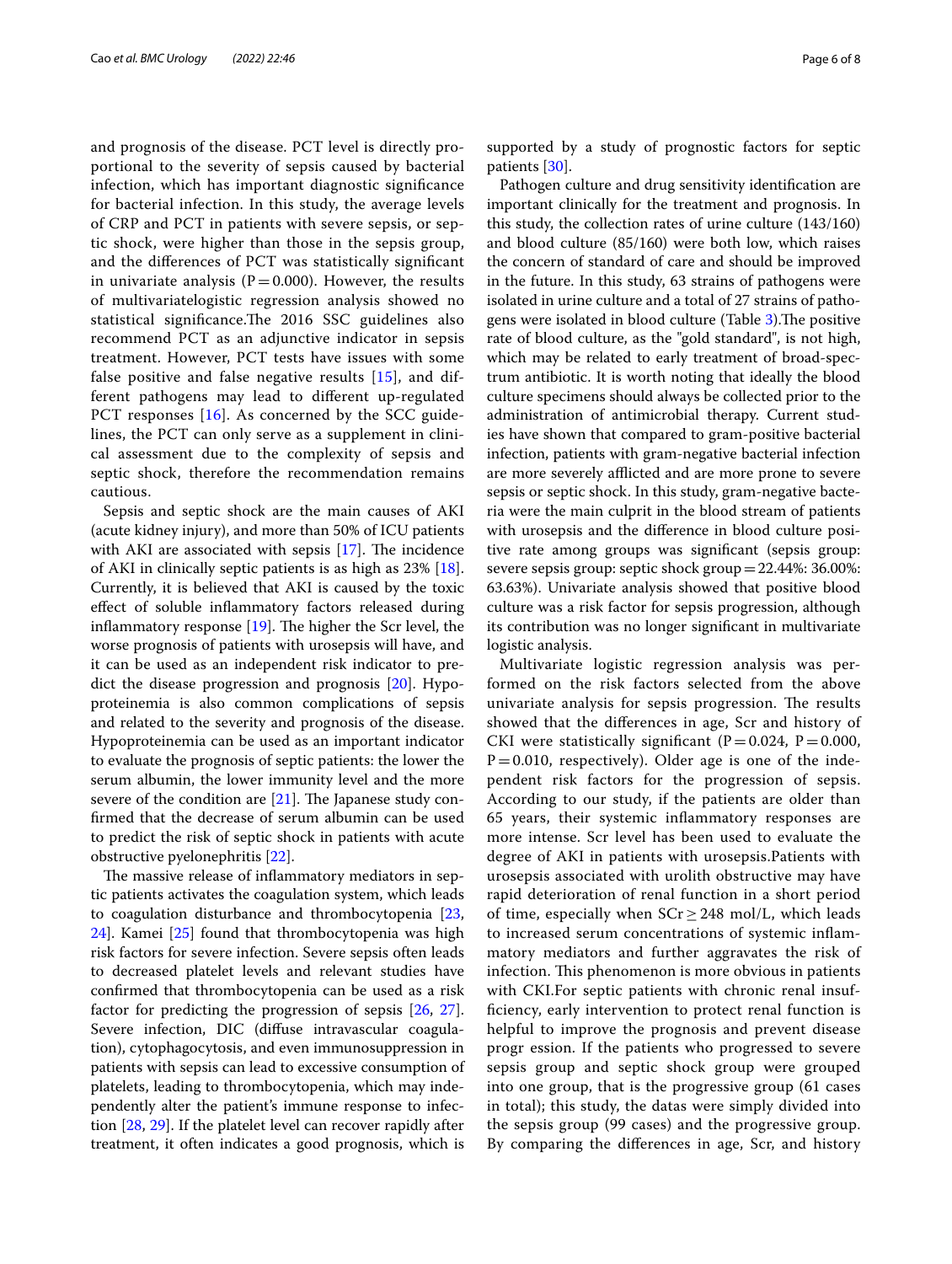of CKI between the two groups, the ROC curve was used to compare the value of these three risk factors in predicting the progression of urolith associated with obstructive urosepsis to severe sepsis or septic shock, respectively. The results showed that age, Scr and history of CKI all had good predictive functions. The area under ROC curve was 0.718, 0.923 and 0.611, respectively, and the prediction accuracy of Scr was higher than the other two datas (Fig. [1](#page-4-0)).

The main limitation of this study lies in that this is a retrospective cross-sectional study, with defciencies such as incomplete test panels, ambiguous defnition of indicators, and inconsistent treatment regimens, which need to be addressed by a better designed prospective study.

## **Conclusions**

To summarize our fndings from this multicenter retrospective cross-sectional study, patients aged $\geq 65$  years, Scr≥248 mol/L, and history of CKI were independent risk factors for progression of urolith associated with obstructive urosepsis to severe sepsis or septic shock. It is essential to halt the progression of urosepsis by identifying its risk factors and to treat it as early as possible.

#### **Abbreviations**

BMI: Body mass index; ED: Emergency department; WBC count: White blood cell counts; NLR: Neutrophil/lymphocyte ratio; HGB: Hemoglobin; CKI: Chronic kidney disease; Tbil: Total bilirubin; SCr: Serum creatinine; ALB: Albumin; PT: Prothrombin time; APTT: Activated partial thromboplastin time; INR: International normalized ratio; PCT: Procalcitonin; CRP: C-reactive protein; DIC: Difuse intravascular coagulation; AKI: Acute kidney injury.

#### **Supplementary Information**

The online version contains supplementary material available at [https://doi.](https://doi.org/10.1186/s12894-022-00988-8) [org/10.1186/s12894-022-00988-8](https://doi.org/10.1186/s12894-022-00988-8).

**Additional fle 1.** Author information.

**Additional fle 2.** Table legend.

**Additional fle 3.** Original data.

#### **Acknowledgements**

The kind cooperation of urology and andrology and Nephrology of Guangdong hospital of Chinese medcine, and the participants of the study is sincerely appreciated.

#### **Authors' contributions**

All authors contributed to the review and read and approved the fnal manuscript. JD Cao and ZC Wang participated in the data collection and wrote the main manuscript text,they contributed equally to this work. HC Li prepared Tables [1,](#page-2-0) [2](#page-3-0), [3.](#page-3-1) YL Wang participated in the data collection and interpretation of the fndings of the study. CM Gu, ZG Bai and ZQ Chen participated in the conception and design of the study. SS Wang and ST Xiang participated in the data analysis and revision.

**Funding**

Not applicable.

#### **Availability of data and materials**

Not applicable.

#### **Declarations**

#### **Ethics approval and consent to participate**

Informed consent was obtained from all the patients and from the subjects who are under 16 years of age, informed consent was obtained from their parents and/or legal guardian. Our study has been approved by the Ethics Committee of Guangdong Hospital of Traditional Chinese Medicine and it also has been performed in accordance with the Declaration of Helsinki.

#### **Consent for publication**

Not applicable.

#### **Competing interests**

The authors have no competing interests as defned by BMC, or other interests that might be perceived to infuence the results and/or discussion reported in this paper.

#### **Author details**

<sup>1</sup> Department of Urology, The Second Affiliated Hospital of Guangzhou University of Chinese Medicine, Fangcun Branch, 36 Chong'an Street, North Dongjiao Road, Guangzhou 510370, China. <sup>2</sup> Department of Urology, The Second Afliated Hospital of Guangzhou University of Chinese Medicine, 261 Da Tong Road, Guangzhou 510120, China.<sup>3</sup> From Department of Andrology, The Second Afliated Hospital of Guangzhou University of Chinese Medicine, Zhuhai, China. <sup>4</sup> From Department of Nephrology, The Second Affiliated Hospital of Guangzhou University of Chinese Medicine, Guangzhou, China.

#### Received: 15 November 2020 Accepted: 3 March 2022 Published online: 28 March 2022

#### **References**

- <span id="page-6-0"></span>1. Wagenlehner FME, Pilatz A, Weidner W, et al. Urosepsis: overview of the diagnostic and treatment challenges. Microbiol Spectr. 2015;3:3.
- <span id="page-6-1"></span>2. Levy MM, Artigas A, Phillips GS, et al. Outcomes of thesurviving sepsis campaign in intensive care units in the USA and Europe: a prospective cohort study. Lancet Infect Dis. 2012;12:919.
- <span id="page-6-2"></span>3. Hofmann W. Urosepsis and uroseptic shock. Z Urol Nephrol. 1990;83:318.
- <span id="page-6-3"></span>4. Xiang ST, Wang SS, Gan S, et al. Diagnosis and therapy of uroseptic shock by percutaneous nephrolithotomy. Chin J Urol. 2010;31:522.
- <span id="page-6-4"></span>5. Schroder UC, Bokeloh F, O'Suliivan M, et al. Guidelines on urological infections. Biomicrofuidics. 2015;13:361.
- <span id="page-6-5"></span>6. Rhodes A, Evans LE, Alhazzani W, et al. Surviving sepsis campaign: international guidelines for management of sepsis and septic shock: 2016. Intensive Care Med. 2017;43:330.
- <span id="page-6-6"></span>7. Hu M, Zhong X, Cui X, et al. Development and validation of a riskprediction nomogram for patients with ureteral calculi associated with urosepsis: a retrospective analysis. PLoS ONE. 2018;13:10.
- <span id="page-6-7"></span>8. Martin GS, Mannino DM, Moss M. The effect of age on the development and outcome of adult sepis. Crit Care Med. 2006;34:17.
- <span id="page-6-8"></span>9. Fowler AA 3rd, Truwit JD, Hite RD, et al. Efect of vitamin C infusion on organ failure and biomarkers of infammation and vascular injury in patients with sepsis and severe acute respiratory failure: the CITRIS-ALI randomized clinical trial. JAMA. 2019;322:1265.
- <span id="page-6-9"></span>10. Rhodes A, Phillips G, Beale R, et al. The surviving sepsis campaign bundles and outcome: results from the International Multicentre Prevalence Study on Sepsis (the IMPreSS study). Intensive Care Med. 2015;41:1621.
- <span id="page-6-10"></span>11. Kaukonen KM, Bailey M, Suzuki S, et al. Mortality related to severe sepsis and septic shock among critically ill patients in Australia and New Zealand, 2000–2012. JAMA. 2014;311:1311.
- <span id="page-6-11"></span>12. Hotchkiss RS, Nicholson DW. Apoptosis and caspase regulate seath and infammation in sepis. Nat Rev Immunol. 2006;6:813.
- <span id="page-6-12"></span>13. Le Tulzo Y, Pangault C, Gacouin A, et al. Early circulating lymphocyte apoptosis in human sepis shock is associated with poor outcome. Shock. 2002;18:488.